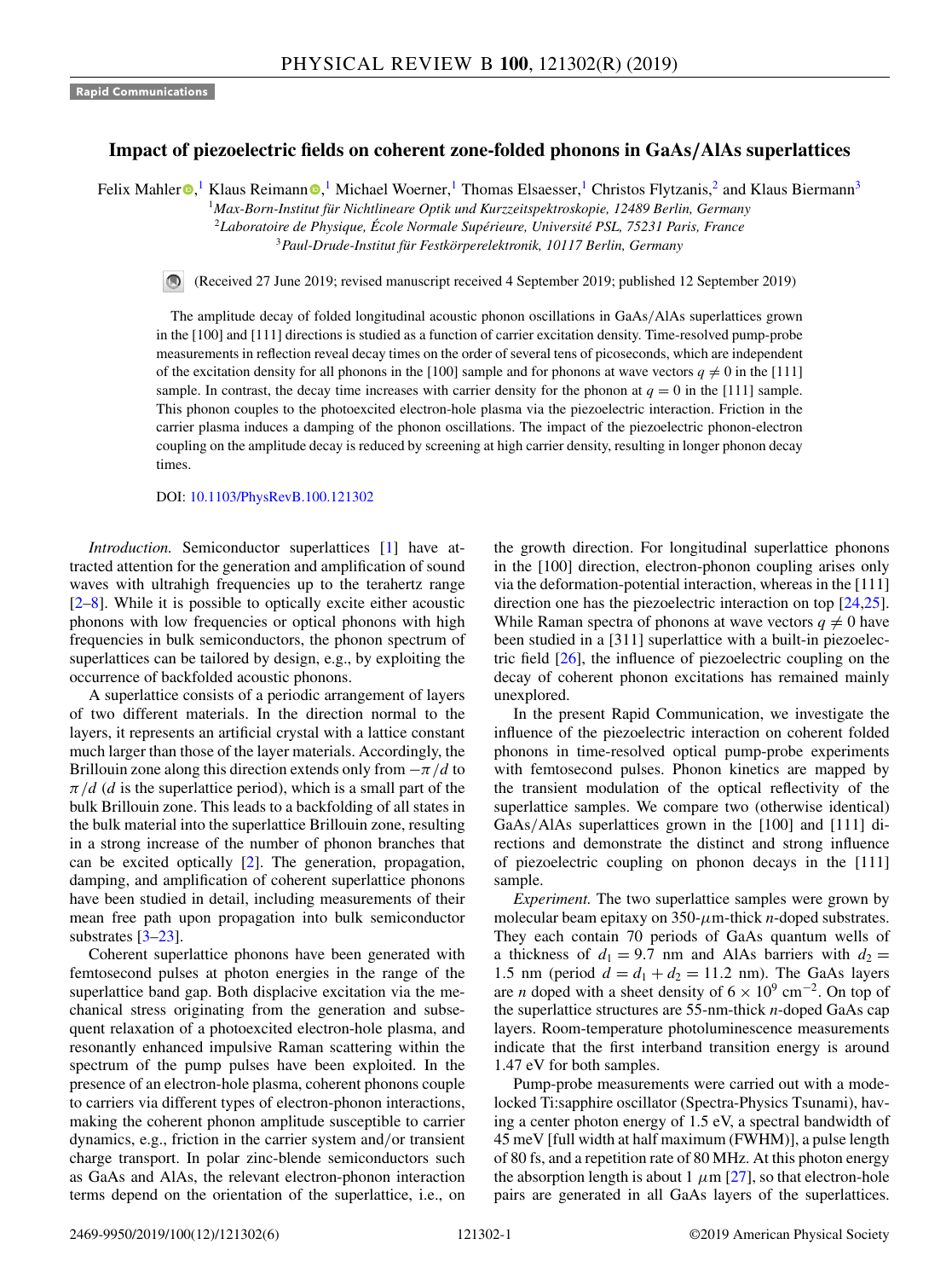<span id="page-1-0"></span>

FIG. 1. (a) Transients of the reflectivity change of the [100] sample (blue) and the [111] sample (red). The reflectivity change  $\Delta R/R_0 = (R - R_0)/R_0$  is plotted as a function of pump-probe delay  $(R, R_0:$  reflectivity with and without excitation). The energy of the pump pulse was 9.5 nJ. (b), (c) Oscillatory components of the transients in (a) after subtraction of a ratelike background kinetics. (d) Kinetics of spectrally integrated superlattice photoluminescence (25 ps time resolution) from the [100] sample. The recombination time of 0.9 ns is much longer than the decay times of the coherent phonon amplitudes shown in Fig.  $3(a)$ .

Pump and probe pulses were linearly polarized with the probe perpendicular to the pump.

The experimental geometry is sketched in the inset of Fig. 1(a). Both pump and probe pulses were focused onto the sample with a spot diameter of 70  $\mu$ m (FWHM). The pump energy was varied between 0.85 nJ corresponding to a twodimensional electron-hole pair density of  $2.2 \times 10^{11}$  cm<sup>-2</sup>, and 9.5 nJ ( $2.5 \times 10^{12}$  cm<sup>-2</sup>). The energy of the probe pulse was kept constant at 90 pJ. The pump beam was incident normal to the surface and mechanically chopped at a frequency of 1630 Hz for lock-in detection (Stanford Research SR830) of the pump-probe signals. The probe beam was incident under an angle of 15◦ for spatial separation from the pump. The reflected probe pulses were detected with a Si photodiode (Thorlabs DET36A). In addition to the spatial separation, a polarizer in front of the photodiode reduced scattered pump light to a negligible level. All measurements were performed at room temperature with the samples mounted on a copper heat sink.

*Results.* Figure 1(a) shows the time-dependent reflectivity changes of the [100] and [111] samples for a pump pulse



FIG. 2. (a) Calculated dispersion curves of folded longitudinal acoustic phonons for the two growth directions. (b), (c) Spectra of the oscillatory signals from Figs.  $1(b)$  and  $1(c)$ . (d) Same as in (c), but for a lower carrier density. The dashed arrows connect the observed peaks to the dispersion curves.

energy of 9.5 nJ. In both samples the reflectivity rises within our time resolution. The subsequent decays extends over some 100 ps and follows an incoherent, i.e., ratelike kinetics. This behavior reflects relaxation processes and real-space transfer of photoexcited carriers in the superlattice and in the cap layer and will not be analyzed in the present context. We would like to stress that the signal does *not* directly give the carrier density. The latter decays on a nanosecond timescale, as is evident from the time-resolved decay of photoluminescence [Fig.  $1(d)$ ; see also Refs. [\[28–30\]](#page-4-0)].

Superimposed on the incoherent kinetics are the (much weaker) oscillatory phonon signals, which are the subject of the present Rapid Communication. To extract the oscillating component from the pump-probe transients, a triexponential fit of the incoherent decays is subtracted from the full data. The resulting difference data are high-pass filtered with a cutoff frequency of 0.1 THz. This procedure results in the oscillatory time-dependent phonon transients presented in Figs.  $1(b)$  and  $1(c)$ . The frequency-domain spectra of such signals as determined by Fourier transform are displayed in Figs.  $2(b)$  and  $2(c)$ . Both samples show three main frequency components in the range between 0.3 and 0.6 THz.

In Fig.  $2(a)$ , we compare the frequency positions of the observed peaks (labeled  $P_{-1}$ ,  $P_0$ ,  $P_{+1}$ ) with dispersion curves for zone-folded longitudinal acoustic phonons, calculated with the elastic continuum model [\[31–33\]](#page-4-0). The difference between the phonon dispersions in the two samples is caused by the higher speed of sound in the [111] direction compared to the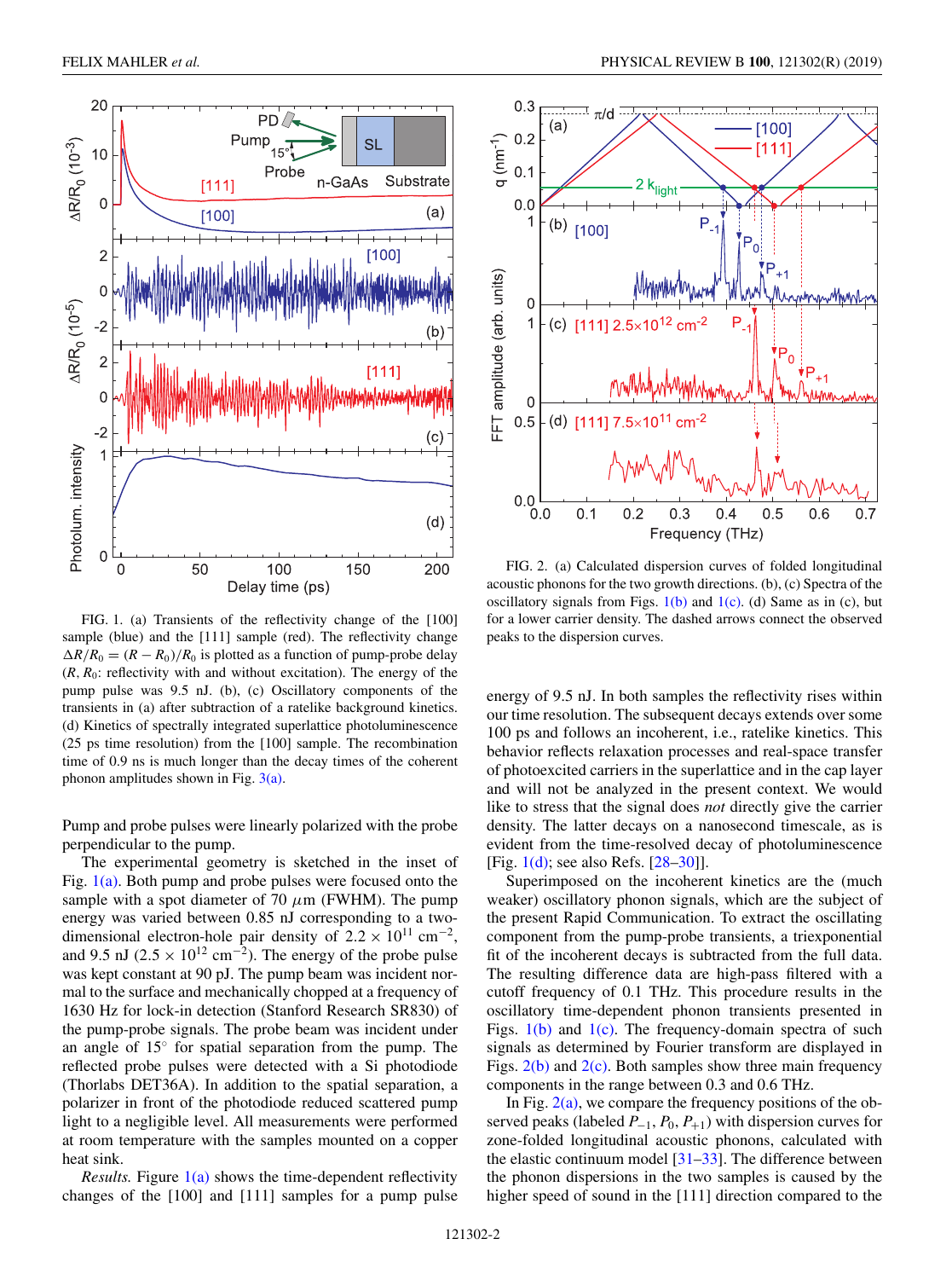<span id="page-2-0"></span>

FIG. 3. (a) Envelopes of the  $P_0$  oscillation at 510 GHz in the [111] sample at two different carrier densities. A much faster decrease is observed at lower carrier densities. (b), (c) Corresponding linewidths (FWHM) as a function of carrier density.

[100] direction. For both samples, the peaks *P*−<sup>1</sup> and *P*+<sup>1</sup> are identified as folded phonons at  $q = 2k_{\text{light}}$  [\[34\]](#page-4-0) and peak  $P_0$ as the folded phonon at  $q = 0$ . The excitation mechanisms for these folded phonons are impulsive Raman scattering  $[3,9,26,35]$  and displacive excitation  $[6,36,37]$  $[6,36,37]$  due to the photoexcited electron-hole pairs in the GaAs quantum wells. Selecting the  $P_0$  peak (by a frequency filter) and transforming it back to the time domain gives the time-dependent envelopes shown in Fig.  $3(a)$  for two different excitation densities of the [111] sample. The decay of such envelopes slows down for higher excitation densities but is much faster than carrier recombination [cf. Fig.  $1(d)$ ], i.e., there are only minor changes of carrier concentration during the envelope decays.

Apart from the higher frequencies for the [111] direction because of the higher speed of sound, the spectra in Figs.  $2(b)$ and  $2(c)$  taken with 9.5 nJ pump energy display the same pattern of phonon lines. We now consider the spectral widths of the individual Fourier components. The spectral widths (FWHM) of the peaks from the [100] sample are plotted as a function of the carrier sheet density per quantum well in Fig.  $3(b)$ . They are independent of carrier density, as is the width of the  $P_{-1}$  peak from the [111] sample [Fig. 3(c)]. In contrast, the width of its *P*<sup>0</sup> component *decreases* with increasing carrier density [Figs.  $2(c)$  and  $2(d)$ ], a behavior which is in line with the slowing down of the decay of the  $P_0$ envelope [Fig.  $3(a)$ ]. This surprising observation is opposite to the behavior of optical phonons in bulk GaAs, for which the decay of the temporal envelope becomes faster, i.e., the linewidth *increases*, for increasing excitation density [\[38\]](#page-5-0). It should be noted that the frequency positions of all peaks in our measurements are independent of pump energy [apart from a small overall shift caused by sample heating; cf. Figs. [2\(c\)](#page-1-0) and [2\(d\)\]](#page-1-0).

*Discussion.* The mechanisms for the femtosecond excitation of backfolded superlattice phonons have been analyzed in the extensive literature  $[2-6,21,36,39-41]$  $[2-6,21,36,39-41]$  $[2-6,21,36,39-41]$  and will not be reconsidered here. Instead, we focus on the unexpected behavior of the  $P_0$  phonons in the [111] sample, namely, the decreasing linewidth of the Fourier spectra [Fig.  $3(c)$ ] and slowing down of the picosecond envelope decay [Fig.  $3(a)$ ] with increasing carrier density.

The elastic continuum model [\[31–33\]](#page-4-0) leads to the following equation for a plane wave in the *z* direction in a homogeneous material,

$$
\rho_{\alpha} \frac{\partial^2}{\partial z^2} u(z, t) = C_{\alpha} \frac{\partial^2}{\partial t^2} u(z, t). \tag{1}
$$

Here,  $\rho_{\alpha}$  is the density of material  $\alpha$ ,  $C_{\alpha}$  the relevant elastic constant (for longitudinal acoustic waves in the [100] direction  $C = c_{11}$ , for the [111] direction  $3C =$  $c_{11} + 2c_{12} + 4c_{44}$  [\[42\]](#page-5-0)), and  $u(z, t)$  the displacement from the equilibrium position. The speed of sound  $v_\alpha$  follows from Eq. (1) as  $v_{\alpha} = \sqrt{C_{\alpha}/\rho_{\alpha}}$ . For the calculation of the phonon dispersion we use the following parameters:  $c_{11} =$  $1.19 \times 10^{11}$  N/m<sup>2</sup>,  $c_{12} = 5.38 \times 10^{10}$  N/m<sup>2</sup>,  $c_{44} = 5.95 \times$  $10^{10}$  N/m<sup>2</sup>,  $\rho = 5317$  kg/m<sup>3</sup> [\[43\]](#page-5-0) for GaAs and  $c_{11} = 1.2$  ×  $10^{11}$  N/m<sup>2</sup>,  $c_{12} = 5.7 \times 10^{10}$  N/m<sup>2</sup>,  $c_{44} = 5.9 \times 10^{10}$  N/m<sup>2</sup>,  $\rho = 3760 \text{ kg/m}^3$  [\[44\]](#page-5-0) for AlAs.

At the boundary of two materials, both the displacement and the stress have to be continuous, leading for a boundary at  $z = 0$  to [\[31,33\]](#page-4-0)

$$
u(0+\delta, t) = u(0-\delta, t), \quad d \gg \delta > 0,
$$
 (2)

$$
C_1 \frac{\partial}{\partial z} u(0 + \delta, t) = C_2 \frac{\partial}{\partial z} u(0 - \delta, t).
$$
 (3)

With the requirement for a wave with wave vector *q*,

$$
u(z + d, t) = \exp(iqd)u(z, t),
$$
\n(4)

this results in the dispersion curves of Fig.  $2(a)$ , the dis-placements of Fig. [4\(a\),](#page-3-0) and the strain  $s(z, t) = \partial u(z, t)/\partial z$ of Fig. [4\(b\).](#page-3-0) The observed phonon frequencies agree for both growth directions with the calculations.

The connection between the strain components  $s_{ik}$  and the generated electric polarization **P** is given by the piezoelectric tensor  $e_{ijk}$  [\[42\]](#page-5-0),

$$
P_i = \sum_{jk} e_{ijk} s_{jk} \quad (i, j, k = x, y, z).
$$
 (5)

In crystals with a zinc-blende structure, the only nonzero coefficient is  $e_{xyz} = e_{yzx} = e_{zxy} = e_{xzy} = e_{yxz} = e_{zxx}$  [\[45,46\]](#page-5-0). A strain along the [100] direction, which is equivalent to a longitudinal acoustic phonon in this direction, does not generate a piezoelectric polarization. In contrast, a strain along [111] leads to a longitudinal piezoelectric polarization parallel to [111]. Accordingly, a longitudinal acoustic phonon propagating in the [111] direction couples to the electrons by the piezoelectric and deformation potential interaction, whereas a longitudinal acoustic phonon propagating in the [100] direction couples via the deformation potential only [\[24,25\]](#page-4-0).

The strain and the related piezoelectric polarization have, at a fixed time, only for  $q = 0$  the same value in different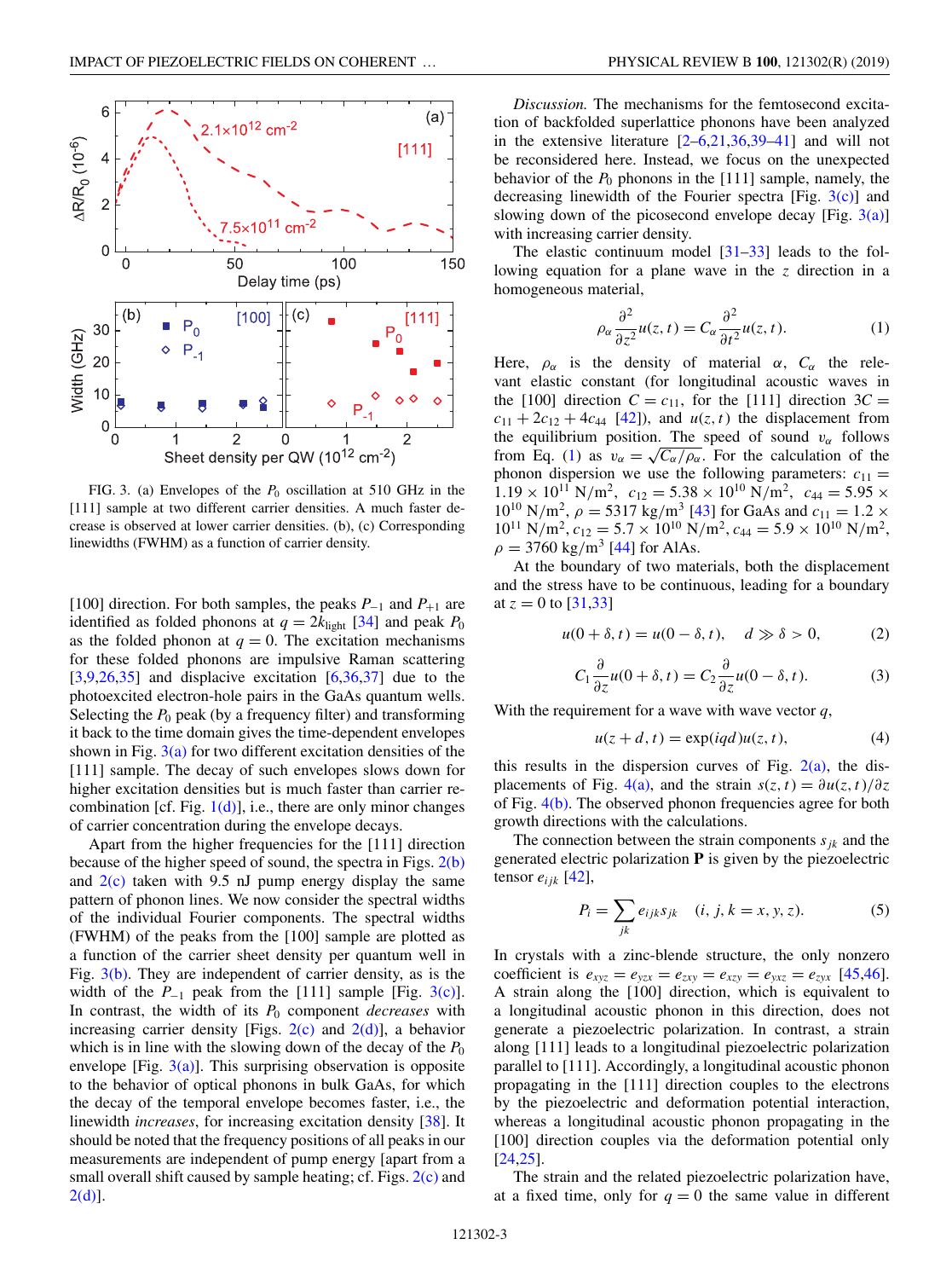<span id="page-3-0"></span>

FIG. 4. (a) Displacement of the modes *P*−<sup>1</sup> (dashed green line) and  $P_0$  (solid black line). (b) Corresponding strain. While both the displacement and the stress are continuous at the layer boundaries [Eqs. [\(2\)](#page-2-0) and [\(3\)](#page-2-0)], the strain exhibits jumps because of the different elastic constants. The displacement and the strain look identical for longitudinal folded phonons in both directions, [100] and [111], but the strain generates a piezoelectric polarization only in the [111] direction.

periods of the superlattice [cf. Fig. 4(b) and Eq. [\(4\)](#page-2-0)]. For  $q \neq 0$ , the piezoelectric polarization is positive in some layers and negative in other layers, so that its average over many superlattice periods is zero. This average is relevant for the influence on the electrons since in a superlattice the electron wave functions are delocalized over many periods [\[47\]](#page-5-0). A macroscopic electric polarization exists only for the peak  $P_0$  at  $q = 0$  in the [111] sample and oscillates with the frequency of the *P*<sup>0</sup> mode. The related macroscopic electric field couples to the photogenerated electron-hole plasma via the piezoelectric interaction [\[45\]](#page-5-0) which is particularly strong for small  $q$ , i.e., for the  $P_0$  mode. Carrier oscillations induced via the oscillating piezoelectric field are strongly damped by friction mainly due to inelastic scattering processes in the electron-hole plasma. As a result of the piezoelectric interaction, friction in the carrier plasma acts back on the coherent phonon motions and leads to the damping of the envelopes of Fig.  $3(a)$ . During this process, the carrier density undergoes only minor changes [Fig.  $1(d)$ ].

The linewidths of the  $P_0$  peak [Fig.  $3(c)$ ] are substantially higher than those of the *P*−<sup>1</sup> peak. We assign this extra width to the damping of the coherent phonon amplitude by the piezoelectric interaction with the electron-hole plasma. The  $P_{-1}$  peak displays a spectral width (FWHM) of  $\Delta v =$ 7 GHz, similar to the peaks measured with the [100] sample [Fig.  $3(b)$ ]. For a predominant homogeneous broadening, this  $\Delta v$  translates into a dephasing time of  $T_2^0 = 46$  ps. The [111]

*P*<sup>0</sup> peak has a spectral width of approximately 28 GHz for a carrier density of 7.5 × 10<sup>11</sup> cm<sup>-2</sup>, corresponding to  $T_2$  = 11.4 ps. According to  $\tau^{-1} = (T_2)^{-1} - (T_2^0)^{-1}$ , one estimates a time constant of additional damping of  $\tau \approx 15$  ps, in good agreement with the damping of the corresponding envelope in Fig. [3\(a\).](#page-2-0) For a carrier density of  $2.1 \times 10^{12}$  cm<sup>-2</sup>, a value of  $\tau \approx 40$  ps is derived, similar to the envelope decay time.

The damping of the coherent  $P_0$  phonon oscillations becomes less efficient with increasing density of the photoexcited electron-hole plasma. This behavior is due to a weakening of the piezoelectric interaction by electric screening. For low carrier densities, the piezoelectric interaction is strongest and results in a strong damping of the coherent phonon motions. At high electron-hole densities, screening limits the impact of friction on the phonon motions, leading to a weaker damping. We estimated the characteristic screening lengths from a standard Thomas-Fermi approach for a quasitwo-dimensional carrier system [\[48\]](#page-5-0). For a sheet density of  $2 \times 10^{11}$  cm<sup>-2</sup>, the screening length  $\kappa^{-1} = 20$  nm, which is longer than the superlattice period of our samples of 11.2 nm. In contrast, a screening length  $\kappa^{-1} = 5$  nm, about half the superlattice period, is calculated for a sheet density of  $2.5 \times$ 10<sup>12</sup> cm−2, resulting in less damping and a smaller linewidth of the  $P_0$  spectrum.

A microscopic theory of phonon damping via the piezoelectric coupling needs to be developed. Vertical carrier transport through the superlattice in response to the phononinduced electric field, which is the main source of phonon damping, is a very complex phenomenon. The driving field is spatially inhomogeneous, i.e., mainly located in the barriers as the strain profiles in Fig. 4 suggest. Thus, in addition to the electric-field screening discussed above, the vertical carrier transport contains spatially nonlocal contributions, making a transport theory very demanding. Thus, we refrain from an attempt to quantitatively calculate the phonon damping.

*Conclusions.* A comparative pump-probe study of [100] and [111] GaAs/AlAs superlattices has demonstrated the influence of piezoelectric phonon-electron interactions on the amplitude decay of coherent zone-folded phonons. A macroscopic piezoelectric field couples the coherent phonon motions to a photoexcited electron-hole plasma which introduces friction and, thus, damping of the coherent phonon amplitudes. At two-dimensional carrier densities of some  $10^{12}$  cm<sup>-2</sup> the piezoelectric field gets screened, reducing the piezoelectric damping term. Our results are relevant for acoustic wave resonators made from polar semiconductors [\[23,35\]](#page-4-0). The damping mechanism established here directly affects the quality factor of such resonators. Beyond those applications, our study is a step towards understanding the decay of the coherent phonon amplitude in piezoelectric materials in general.

*Acknowledgment.* The authors acknowledge the support of Günter Steinmeyer with the experimental setup.

[1] L. Esaki and R. Tsu, Superlattice and negative differential conductivity in semiconductors, [IBM J. Res. Dev.](https://doi.org/10.1147/rd.141.0061) **[14](https://doi.org/10.1147/rd.141.0061)**, [61](https://doi.org/10.1147/rd.141.0061) [\(1970\)](https://doi.org/10.1147/rd.141.0061).

<sup>[2]</sup> C. Colvard, R. Merlin, M. V. Klein, and A. C. Gossard, Observation of Folded Acoustic Phonons in a Semiconductor Superlattice, [Phys. Rev. Lett.](https://doi.org/10.1103/PhysRevLett.45.298) **[45](https://doi.org/10.1103/PhysRevLett.45.298)**, [298](https://doi.org/10.1103/PhysRevLett.45.298) [\(1980\)](https://doi.org/10.1103/PhysRevLett.45.298).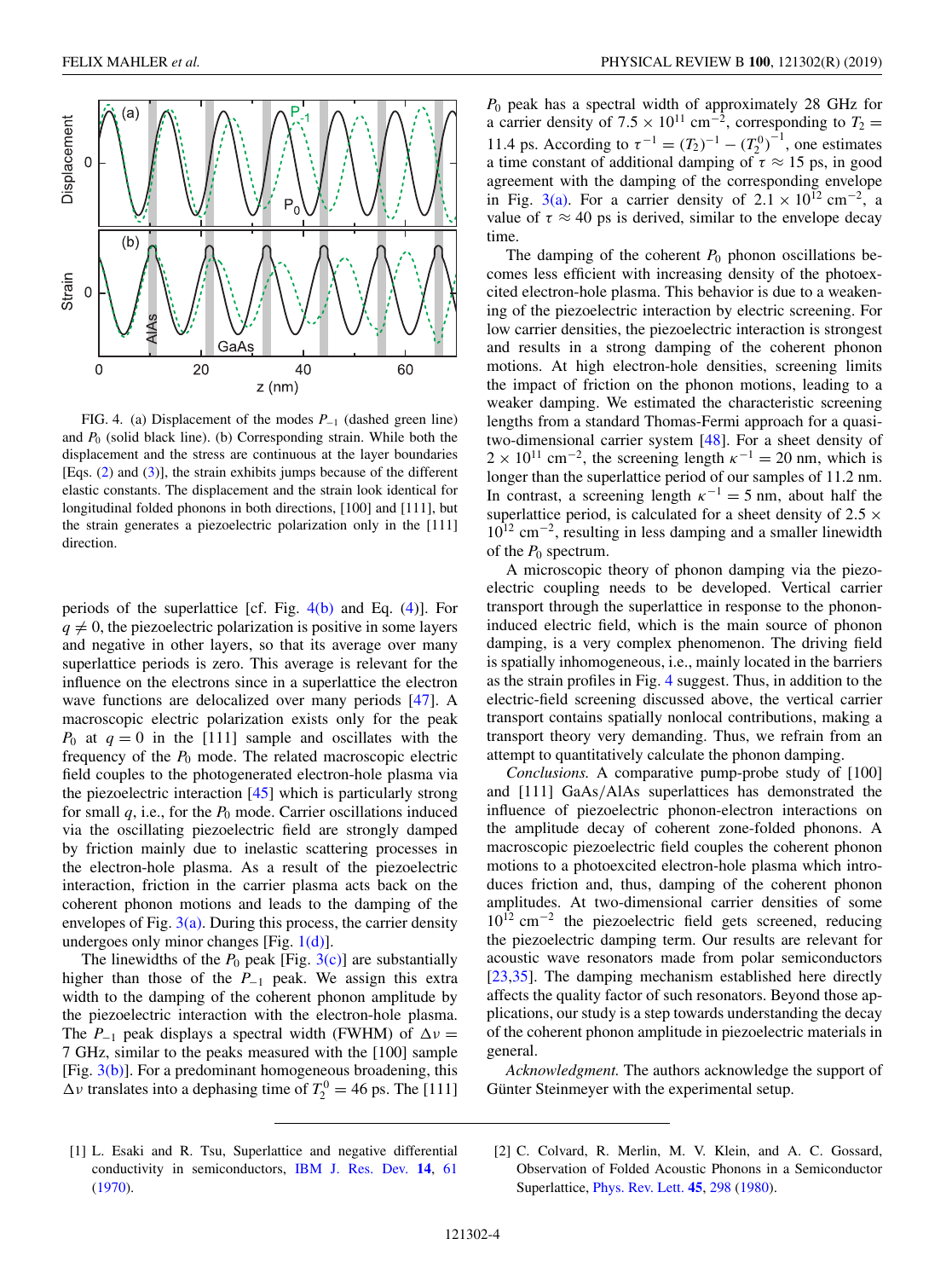- <span id="page-4-0"></span>[3] A. Bartels, T. Dekorsy, H. Kurz, and K. Köhler, Coherent Zone-Folded Longitudinal Acoustic Phonons in Semiconductor Superlattices: Excitation and Detection, [Phys. Rev. Lett.](https://doi.org/10.1103/PhysRevLett.82.1044) **[82](https://doi.org/10.1103/PhysRevLett.82.1044)**, [1044](https://doi.org/10.1103/PhysRevLett.82.1044) [\(1999\)](https://doi.org/10.1103/PhysRevLett.82.1044).
- [4] K. Mizoguchi, M. Hase, S. Nakashima, and M. Nakayama, Observation of coherent folded acoustic phonons propagating in a GaAs/AlAs superlattice by two-color pump-probe spectroscopy, [Phys. Rev. B](https://doi.org/10.1103/PhysRevB.60.8262) **[60](https://doi.org/10.1103/PhysRevB.60.8262)**, [8262](https://doi.org/10.1103/PhysRevB.60.8262) [\(1999\)](https://doi.org/10.1103/PhysRevB.60.8262).
- [5] R. P. Beardsley, A. V. Akimov, M. Henini, and A. J. Kent, Coherent Terahertz Sound Amplification and Spectral Line Narrowing in a Stark Ladder Superlattice, [Phys. Rev. Lett.](https://doi.org/10.1103/PhysRevLett.104.085501) **[104](https://doi.org/10.1103/PhysRevLett.104.085501)**, [085501](https://doi.org/10.1103/PhysRevLett.104.085501) [\(2010\)](https://doi.org/10.1103/PhysRevLett.104.085501).
- [6] K. Shinokita, K. Reimann, M. Woerner, T. Elsaesser, R. Hey, and C. Flytzanis, Strong Amplification of Coherent Acoustic Phonons by Intraminiband Currents in a Semiconductor Superlattice, [Phys. Rev. Lett.](https://doi.org/10.1103/PhysRevLett.116.075504) **[116](https://doi.org/10.1103/PhysRevLett.116.075504)**, [075504](https://doi.org/10.1103/PhysRevLett.116.075504) [\(2016\)](https://doi.org/10.1103/PhysRevLett.116.075504).
- [7] A. Yamamoto, T. Mishina, Y. Masumoto, and M. Nakayama, Coherent Oscillation of Zone-Folded Phonon Modes in GaAs-AlAs Superlattices, [Phys. Rev. Lett.](https://doi.org/10.1103/PhysRevLett.73.740) **[73](https://doi.org/10.1103/PhysRevLett.73.740)**, [740](https://doi.org/10.1103/PhysRevLett.73.740) [\(1994\)](https://doi.org/10.1103/PhysRevLett.73.740).
- [8] A. J. Kent, R. N. Kini, N. M. Stanton, M. Henini, B. A. Glavin, V. A. Kochelap, and T. L. Linnik, Acoustic Phonon Emission from a Weakly Coupled Superlattice Under Vertical Electron Transport: Observation of Phonon Resonance, [Phys. Rev. Lett.](https://doi.org/10.1103/PhysRevLett.96.215504) **[96](https://doi.org/10.1103/PhysRevLett.96.215504)**, [215504](https://doi.org/10.1103/PhysRevLett.96.215504) [\(2006\)](https://doi.org/10.1103/PhysRevLett.96.215504).
- [9] B. Jusserand, D. Paquet, F. Mollot, F. Alexandre, and G. Le Roux, Influence of the supercell structure on the folded acoustical Raman line intensities in superlattices, [Phys. Rev. B](https://doi.org/10.1103/PhysRevB.35.2808) **[35](https://doi.org/10.1103/PhysRevB.35.2808)**, [2808](https://doi.org/10.1103/PhysRevB.35.2808) [\(1987\)](https://doi.org/10.1103/PhysRevB.35.2808).
- [10] M. Holtz, K. Syassen, and K. Ploog, Folded-acoustic phonons in GaAs/AlAs thin-layer superlattices under high pressure, [Phys. Rev. B](https://doi.org/10.1103/PhysRevB.40.2988) **[40](https://doi.org/10.1103/PhysRevB.40.2988)**, [2988](https://doi.org/10.1103/PhysRevB.40.2988) [\(1989\)](https://doi.org/10.1103/PhysRevB.40.2988).
- [11] M. Holtz, K. Syassen, U. D. Venkateswaran, K. Ploog, and R. Muralidharan, High pressure Raman studies of GaAs/AlAs superlattices: Folded acoustic phonons and resonant secondorder scattering, [High Press. Res.](https://doi.org/10.1080/08957959008246087) **[3](https://doi.org/10.1080/08957959008246087)**, [245](https://doi.org/10.1080/08957959008246087) [\(1990\)](https://doi.org/10.1080/08957959008246087).
- [12] R. Fukasawa, Y. Okubo, O. Abe, and K. Ohta, Raman scattering spectra of the folded acoustic phonon in Al<sub>x</sub>Ga<sub>1−*x*</sub>As/GaAs superlattices for various Al mole fractions, [Jpn. J. Appl. Phys.](https://doi.org/10.1143/JJAP.31.816) **[31](https://doi.org/10.1143/JJAP.31.816)**, [816](https://doi.org/10.1143/JJAP.31.816) [\(1992\)](https://doi.org/10.1143/JJAP.31.816).
- [13] K. Mizoguchi, H. Takeuchi, T. Hino, and M. Nakayama, Finitesize effects on coherent folded acoustic phonons in GaAs/AlAs superlattices, [J. Phys.: Condens. Matter](https://doi.org/10.1088/0953-8984/14/4/106) **[14](https://doi.org/10.1088/0953-8984/14/4/106)**, [L103](https://doi.org/10.1088/0953-8984/14/4/106) [\(2002\)](https://doi.org/10.1088/0953-8984/14/4/106).
- [14] D. C. Heinecke, O. Kliebisch, J. Flock, A. Bruchhausen, K. Köhler, and T. Dekorsy, Selective excitation of zone-folded phonon modes within one triplet in a semiconductor superlattice, [Phys. Rev. B](https://doi.org/10.1103/PhysRevB.87.075307) **[87](https://doi.org/10.1103/PhysRevB.87.075307)**, [075307](https://doi.org/10.1103/PhysRevB.87.075307) [\(2013\)](https://doi.org/10.1103/PhysRevB.87.075307).
- [15] Z. V. Popović, M. Cardona, E. Richter, D. Strauch, L. Tapfer, and K. Ploog, Phonons in GaAs/AlAs superlattices grown along the [111] direction, [Phys. Rev. B](https://doi.org/10.1103/PhysRevB.41.5904) **[41](https://doi.org/10.1103/PhysRevB.41.5904)**, [5904](https://doi.org/10.1103/PhysRevB.41.5904) [\(1990\)](https://doi.org/10.1103/PhysRevB.41.5904).
- [16] C.-K. Sun, J.-C. Liang, and X.-Y. Yu, Coherent Acoustic Phonon Oscillations in Semiconductor Multiple Quantum Wells with Piezoelectric Fields, [Phys. Rev. Lett.](https://doi.org/10.1103/PhysRevLett.84.179) **[84](https://doi.org/10.1103/PhysRevLett.84.179)**, [179](https://doi.org/10.1103/PhysRevLett.84.179) [\(2000\)](https://doi.org/10.1103/PhysRevLett.84.179).
- [17] Ü. Özgür, C.-W. Lee, and H. O. Everitt, Control of Coherent [Acoustic Phonons in Semiconductor Quantum Wells,](https://doi.org/10.1103/PhysRevLett.86.5604) Phys. Rev. Lett. **[86](https://doi.org/10.1103/PhysRevLett.86.5604)**, [5604](https://doi.org/10.1103/PhysRevLett.86.5604) [\(2001\)](https://doi.org/10.1103/PhysRevLett.86.5604).
- [18] Y.-C. Wen, L.-C. Chou, H.-H. Lin, V. Gusev, K.-H. Lin, and C.-K. Sun, Efficient generation of coherent acoustic phonons in (111) InGaAs/GaAs multiple quantum wells through piezoelectric effects, [Appl. Phys. Lett.](https://doi.org/10.1063/1.2731441) **[90](https://doi.org/10.1063/1.2731441)**, [172102](https://doi.org/10.1063/1.2731441) [\(2007\)](https://doi.org/10.1063/1.2731441).
- [19] C. Aku-Leh, K. Reimann, M. Woerner, E. Monroy, and D. Hofstetter, Coupling of intersubband transitions to zone-folded acoustic phonons in a GaN/AlN superlattice, [Phys. Rev. B](https://doi.org/10.1103/PhysRevB.85.155323) **[85](https://doi.org/10.1103/PhysRevB.85.155323)**, [155323](https://doi.org/10.1103/PhysRevB.85.155323) [\(2012\)](https://doi.org/10.1103/PhysRevB.85.155323).
- [20] R. Legrand, A. Huynh, B. Jusserand, B. Perrin, and A. Lemaître, Direct measurement of coherent subterahertz acoustic phonons mean free path in GaAs, [Phys. Rev. B](https://doi.org/10.1103/PhysRevB.93.184304) **[93](https://doi.org/10.1103/PhysRevB.93.184304)**, [184304](https://doi.org/10.1103/PhysRevB.93.184304) [\(2016\)](https://doi.org/10.1103/PhysRevB.93.184304).
- [21] P. Ruello and V. E. Gusev, Physical mechanisms of coherent acoustic phonons generation by ultrafast laser action, [Ultrasonics](https://doi.org/10.1016/j.ultras.2014.06.004) **[56](https://doi.org/10.1016/j.ultras.2014.06.004)**, [21](https://doi.org/10.1016/j.ultras.2014.06.004) [\(2015\)](https://doi.org/10.1016/j.ultras.2014.06.004).
- [22] M. Trigo, T. A. Eckhause, M. Reason, R. S. Goldman, and R. Merlin, Observation of Surface-Avoiding Waves: A New Class of Extended States in Periodic Media, [Phys. Rev. Lett.](https://doi.org/10.1103/PhysRevLett.97.124301) **[97](https://doi.org/10.1103/PhysRevLett.97.124301)**, [124301](https://doi.org/10.1103/PhysRevLett.97.124301) [\(2006\)](https://doi.org/10.1103/PhysRevLett.97.124301).
- [23] M. F. Pascual Winter, G. Rozas, A. Fainstein, B. Jusserand, B. Perrin, A. Huynh, P. O. Vaccaro, and S. Saravanan, Selective Optical Generation of Coherent Acoustic Nanocavity Modes, [Phys. Rev. Lett.](https://doi.org/10.1103/PhysRevLett.98.265501) **[98](https://doi.org/10.1103/PhysRevLett.98.265501)**, [265501](https://doi.org/10.1103/PhysRevLett.98.265501) [\(2007\)](https://doi.org/10.1103/PhysRevLett.98.265501).
- [24] [B. K. Ridley, Hot electrons in low-dimensional structures,](https://doi.org/10.1088/0034-4885/54/2/001) Rep. Prog. Phys. **[54](https://doi.org/10.1088/0034-4885/54/2/001)**, [169](https://doi.org/10.1088/0034-4885/54/2/001) [\(1991\)](https://doi.org/10.1088/0034-4885/54/2/001).
- [25] B. K. Ridley, *Quantum Processes in Semiconductors*, 3rd ed. (Oxford University Press, Oxford, UK, 1993).
- [26] G. Rozas, M. F. Pascual Winter, A. Fainstein, B. Jusserand, P. O. Vaccaro, and S. Saravanan, Acoustic phonon Raman scattering induced by a built-in electric field, [Phys. Rev. B](https://doi.org/10.1103/PhysRevB.77.165314) **[77](https://doi.org/10.1103/PhysRevB.77.165314)**, [165314](https://doi.org/10.1103/PhysRevB.77.165314) [\(2008\)](https://doi.org/10.1103/PhysRevB.77.165314).
- [27] J. H. C. Casey, D. D. Sell, and K. W. Wecht, Concentration dependence of the absorption coefficient for *n*- and *p*-type GaAs between 1.3 and 1.6 eV, [J. Appl. Phys.](https://doi.org/10.1063/1.321330) **[46](https://doi.org/10.1063/1.321330)**, [250](https://doi.org/10.1063/1.321330) [\(1975\)](https://doi.org/10.1063/1.321330).
- [28] Y. Arakawa, H. Sakaki, M. Nishioka, J. Yoshino, and T. Kamiya, Recombination lifetime of carriers in GaAs-GaAlAs quantum wells near room temperature, [Appl. Phys. Lett.](https://doi.org/10.1063/1.95578) **[46](https://doi.org/10.1063/1.95578)**, [519](https://doi.org/10.1063/1.95578) [\(1985\)](https://doi.org/10.1063/1.95578).
- [29] J. Christen and D. Bimberg, Recombination dynamics of carriers in GaAs-GaAlAs quantum well structures, [Surf. Sci.](https://doi.org/10.1016/0039-6028(86)90419-X) **[174](https://doi.org/10.1016/0039-6028(86)90419-X)**, [261](https://doi.org/10.1016/0039-6028(86)90419-X) [\(1986\)](https://doi.org/10.1016/0039-6028(86)90419-X).
- [30] A. Werner, M. Kunst, G. Beck, J. Christen, and G. Weimann, Charge-carrier dynamics in GaAs multiple quantum wells determined by contactless photoconductivity measurements, [Phys. Rev. B](https://doi.org/10.1103/PhysRevB.34.5918) **[34](https://doi.org/10.1103/PhysRevB.34.5918)**, [5918](https://doi.org/10.1103/PhysRevB.34.5918) [\(1986\)](https://doi.org/10.1103/PhysRevB.34.5918).
- [31] S. M. Rytov, Acoustical properties of a thinly laminated medium, Akust. Zh. **2**, 71 (1956) [Sov. Phys. Acoust. **2**, 68 (1956)].
- [32] B. Jusserand, F. Alexandre, J. Dubard, and D. Paquet, Raman scattering study of acoustical zone-center gaps in GaAs/AlAs superlattices, [Phys. Rev. B](https://doi.org/10.1103/PhysRevB.33.2897) **[33](https://doi.org/10.1103/PhysRevB.33.2897)**, [2897](https://doi.org/10.1103/PhysRevB.33.2897) [\(1986\)](https://doi.org/10.1103/PhysRevB.33.2897).
- [33] M. Balkanski and R. F. Wallis, *Semiconductor Physics and Applications* (Oxford University Press, Oxford, UK, 2000).
- [34] The finite spectral width of the short pump pulses leads to a distribution in *k*light, resulting in a distribution of phonon frequencies. Even for the phonons at 2*k*light this effect amounts to only 0.5 GHz, much smaller than the observed width of 7 GHz.
- [35] G. Rozas, M. F. Pascual Winter, A. Fainstein, B. Jusserand, P. O. Vaccaro, S. Saravanan, and N. Saito, Piezoelectric semiconductor acoustic cavities, [Phys. Rev. B](https://doi.org/10.1103/PhysRevB.72.035331) **[72](https://doi.org/10.1103/PhysRevB.72.035331)**, [035331](https://doi.org/10.1103/PhysRevB.72.035331) [\(2005\)](https://doi.org/10.1103/PhysRevB.72.035331).
- [36] H. J. Zeiger, J. Vidal, T. K. Cheng, E. P. Ippen, G. Dresselhaus, and M. S. Dresselhaus, Theory for displacive excitation of coherent phonons, [Phys. Rev. B](https://doi.org/10.1103/PhysRevB.45.768) **[45](https://doi.org/10.1103/PhysRevB.45.768)**, [768](https://doi.org/10.1103/PhysRevB.45.768) [\(1992\)](https://doi.org/10.1103/PhysRevB.45.768).